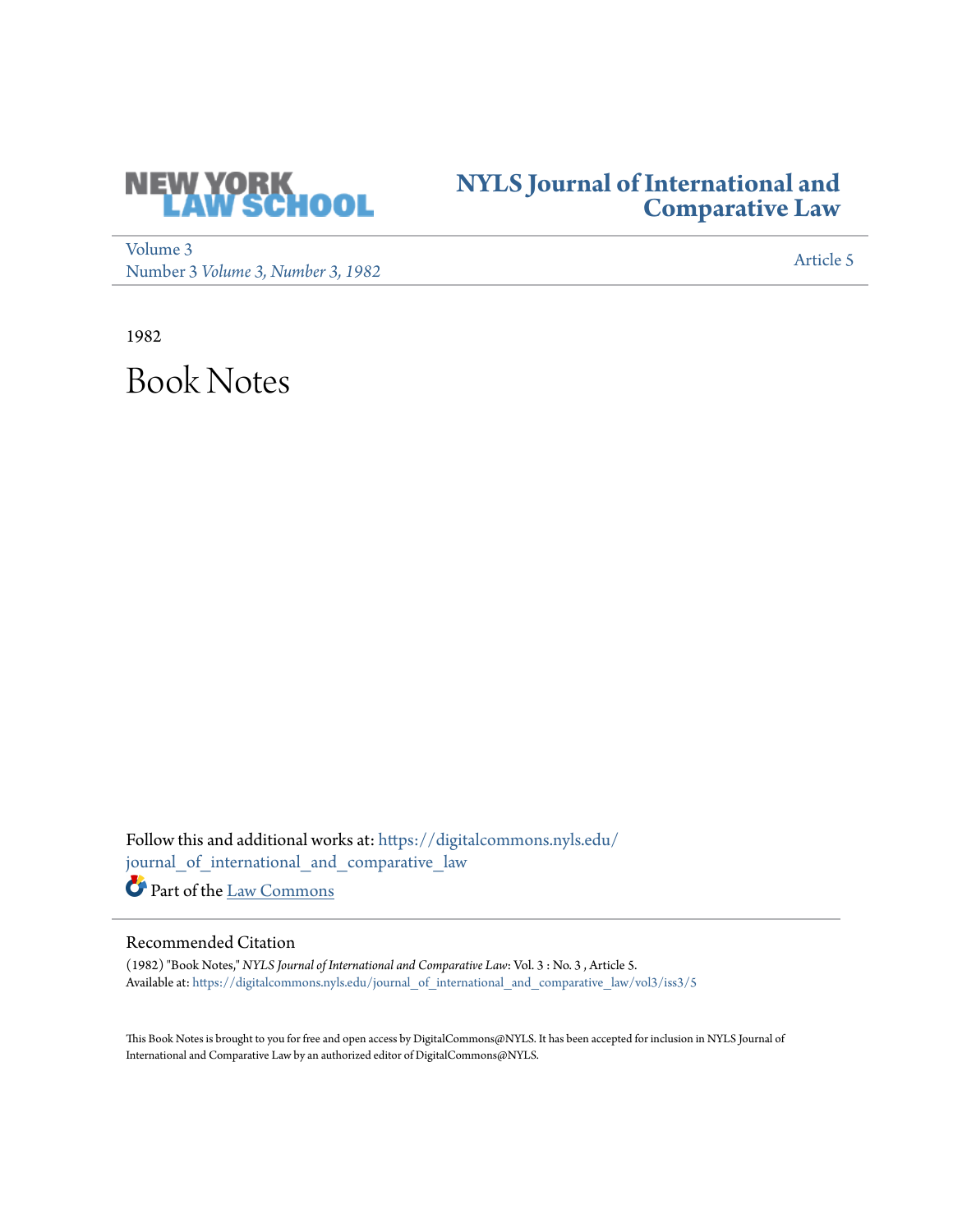## BOOK NOTES

MARITIME TRANSPORT: THE **EVOLUTION** OF INTERNATIONAL MARINE POL-ICY **AND SHIPPING** LAW. **By** Edgar Gold. Lexington: Lexington Books, **1981. Pp.** xxi, 425.

In this work Professor Gold traces the development of the laws and the policy considerations concerning the use of the oceans from the pre-Christian era through the present day. The successes and failures of the most recent international maritime law conferences are explored. The reader is treated to a survey of world maritime history and is often warned that this history must, of necessity, be brief and subjective in order to maintain a close relationship between shipping law and the marine policy under study.

Professor Gold points out that the most destructive element in the area of maritime transport is the schism that has grown between laws governing the shipping industry and the more generalized international law of the sea. Shipping law cannot and should not exist apart from the other areas of maritime law. It would be in the best interest of all concerned if the largely self-imposed exile of the shipping industry ended and the entire area of law-making regarding the ocean and its uses be treated, like the ocean itself, as an undivided whole.

This schism, Gold finds, is the result of the development of organizations which have primarily sought to further their particular interests and have devoted neither sufficient time nor energy to meeting with other entities in fora where the imbricated uses of the ocean might be treated as a whole. To consider some uses in isolation, especially in isolation from the use that has been most influential in the development of civilization, i.e., shipping, does violence to the effective treatment of any one use. Through examination of contemporary problems such as pollution and Third World underdevelopment, it is seen that the schism has become worse, exacerbating the troubles besetting the shipping industry. In spite of this problem, the author conveys an optimistic picture of the future of the shipping industry.

The strongest impression with which the reader is left after completing this book is the remarkable intimacy that exists between the author and his subject matter. Not only does it take an extensive knowledge of one area of study to compile a work of such erudition and practical acumen, it also takes a love of that subject to treat it with the paternalistic criticism exhibited **by** Professor Gold. Gold's criticisms, although severe at times, are purely constructive, and his insight is singularly invaluable to the future of shipping law and marine policy in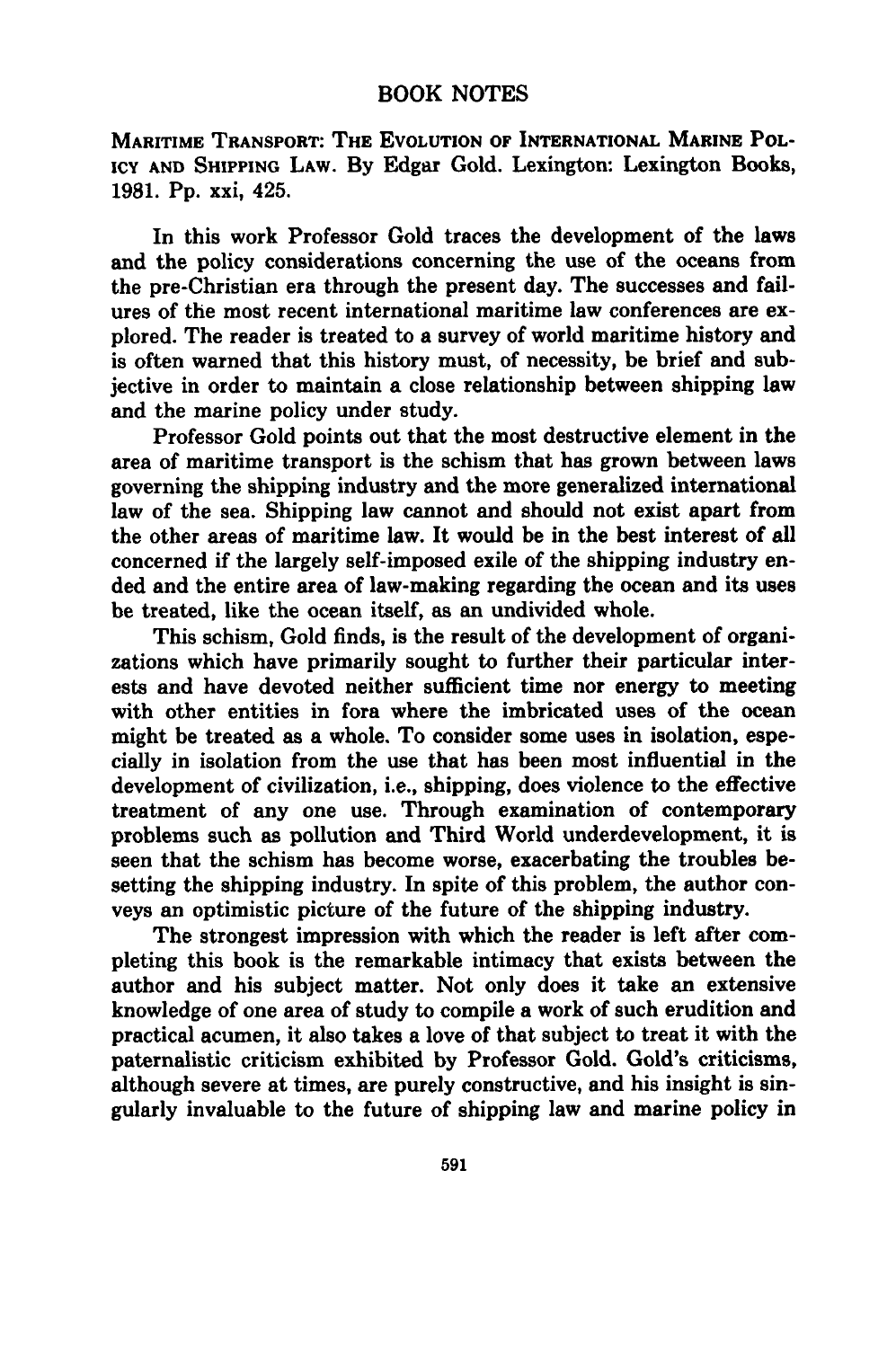general. Gold has married detailed knowledge with trenchant analysis, and the result is a book of impressive power, one that should become a standard in the field of maritime law.

**ANGLO-POLISH LEGAL ESSAYS.** Edited **by** W.E. Butler. Dobbs Ferry: Transnational Publishers, Inc., **1982. Pp.** xiv, **253.**

These thirteen essays were prepared for a **1981** colloquium held reciprocally **by** the legal educators of Warsaw University and University College, London. The essays explore recent developments in English and Polish legal theory, civil law, public law and international law and commerce.

The British contributions to the section on legal theory discuss the descriptive and prescriptive aspects of two theories of adjudication and the distinction between momentary and non-momentary legal systems. The Marxist perspective of Polish legal theory is demonstrated in essays on value-oriented jurisprudence and court directives as "sources of law." The next group of essays explores the Romanist traditions of both legal systems and recent developments in Polish economic law. The public law of Britain and Poland is studied in relation to the structure of constitutional change in each country and the impact of social change upon the public law, including the impact of recent trade union activity. The last section of the volume contains two Polish essays: one on the law governing international contracts; the other on **COMECON,** the Council of Mutual Economic Assistance.

The volume's juxtaposition of British and Polish essays demonstrates the philosophical differences between the legal systems of Great Britain and Poland and provides information for understanding those differences. In some cases, most notably the essays on the impact of labor unions, the insights of the essays suggest some parallelisms between the legal and social environments of Britain and Poland. As a result, this work makes a valuable contribution to the field of comparative law.

**IRAN SINCE THE REVOLUTION. By** Sepehr Zabih. Baltimore, Maryland: The Johns Hopkins University Press, **1982. Pp.** 247.

*Iran Since the Revolution* is an in-depth analysis of Iran's recent era of turmoil which has resulted from its attempt to restructure its political system.

The first chapter is a study of how and why Khomeini came to power. The chapter focuses on the early misconceptions of the United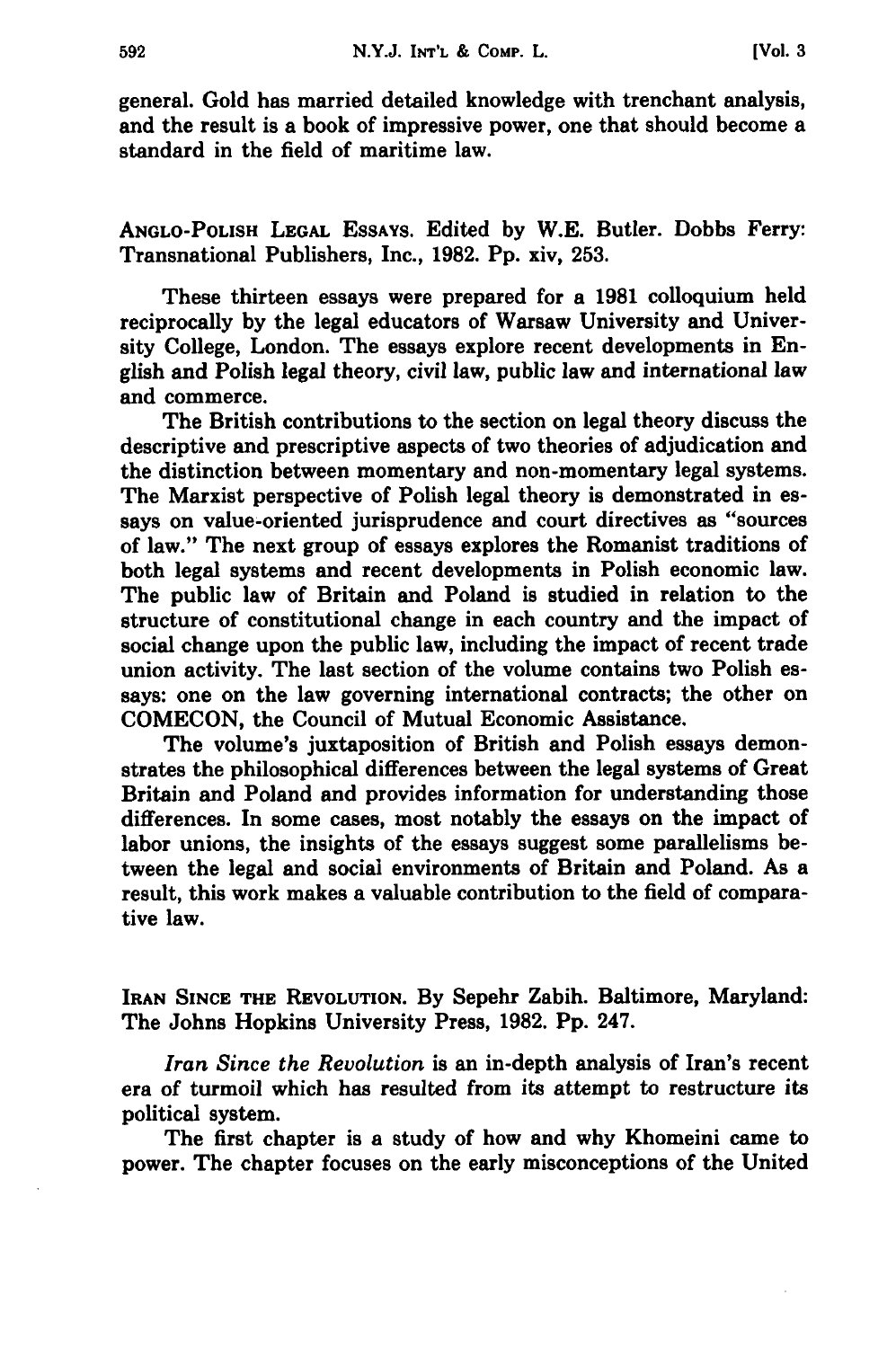States about Khomeini and how these misconceptions led to the failure of the Carter Administration to predict and prevent the hostage crisis. The book, in subsequent chapters, focuses on the institutionalization of the revolutionary regime despite a lack of consensus as to the ideological and constitutional foundation of the Islamic Constitution. The hostage crisis is discussed and viewed as a temporary interruption in the process of institutionalization of the Islamic Republic. The focus of the book then shifts to the interplay between the institutions of the new regime and the resurgence of a strong opposition. The final chapters deal primarily with the recent power struggles plaguing Iran.

Zabih has provided the reader with a postscript which updates the recent war with Iraq and the intensifying struggle for a successor to Khomeini. In addition, Zabih has provided a selected bibliography, written in Farsi and English, listing primary Iranian sources including books, articles, pamphlets and underground publications from Iran and abroad.

THE PACCTICE **OF JAPAN IN INTERNATIONAL LAW 1961-1970.** Edited **by** Shigeru Oda and Hisashi Owada. Tokyo: University of Tokyo Press, **1982. Pp.** v, 471.

The study of international law and the articulated policy viewpoints and goals of sovereign states with regard to the pertinent issues facing the modern world community has often been hampered **by** the lack of cohesive compilations of the source materials of a particular nation. *The Practice of Japan in International Law 1961-1970* is intended to **fill** this gap **by** providing source materials which clarify Japan's use of international law in determining its diplomatic policies during this ten year period.

The editors have organized statements made **by** Japanese delegates to the United Nations and ministers of Foreign Affairs, official statements and proclamations of the Japanese government and proceedings of the Diet, the parliamentary branch of the Japanese government, into categories of recognized international issues. This affords the student of international law an opportunity to view the formulation of Japan's foreign policy within the context of an increasingly complex world society. Special attention is given to topics of the text which highlight Japan's most important economic and military interest: the seas. Another section of special interest to the international scholar is the documented reaction of Japan to the nuclear arms proliferation between the superpowers and the international cry for disarmament.

This book gives the reader a solid reference guide to source mater-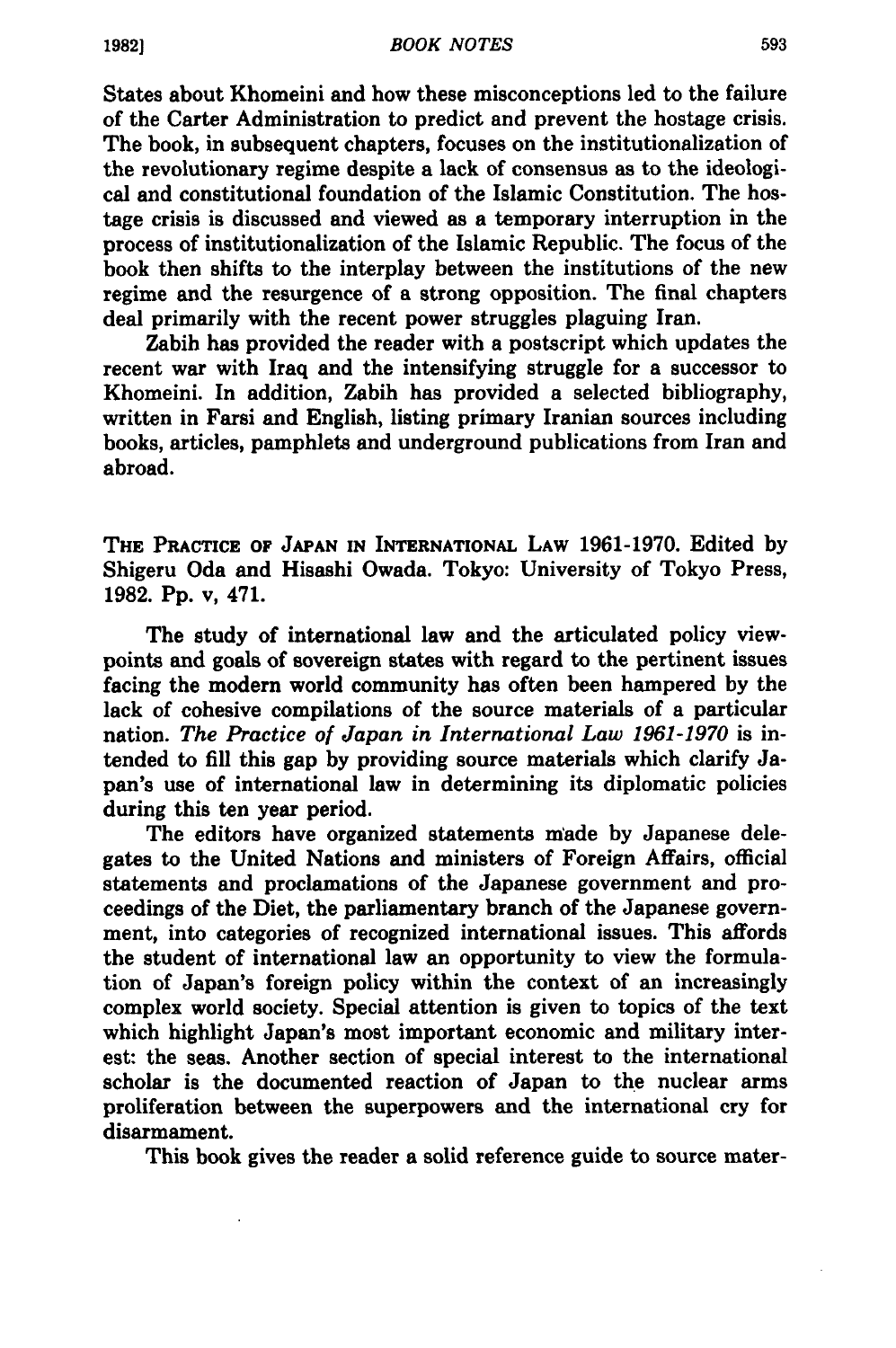ials of the Japanese government. It eliminates the language barrier for English speaking scholars and, although it makes little editorial comment, the text does provide specific reference to many international problems that faced the Japanese government during the explosive 1960's. This book is, it is hoped, the first of many volumes dealing with the interpretation and use of international law in Japan.

**TRANSNATIONAL TERRORISM: CONVENTIONS AND COMMENTARY.** Edited **by** Richard B. Lillich. Charlottesville: The Michie Company, **1982.** Pp. iii, **281.**

Professor Lillich has compiled, in one volume, a collection of international treaties and conventions dealing with transnational terrorism. The first section of the collection provides an overview of the international legal climate governing transnational terrorism, including the major conventions in the area. Prefaced by a brief editor's note, the texts of the treaties are then set out followed **by** a list of the ratifying states as of March **1, 1982** and **by** each state's respective reservations towards the particular convention. United States action towards the specific conventions is then noted along with citations to relevant United States cases.

Part two of the book contains summaries of the multilateral agreements pertaining to extradition. This section contains the same types of material that followed the conventions compiled in section one. It additionally sets forth the range of extraditable offenses and provides discussions on the nature of political offenses.

**A** common form of transnational terrorism is skyjacking. Equally common are attempts **by** terrorists to request asylum in the state to which the aircraft is flown. Part three of the volume contains summaries of the conventions dealing with this special type of asylum. Also included are appendices containing past and proposed conventions dealing with transnational terrorism and a list of signatories to the various conventions **by** country.

**THE TEACHER IN INTERNATIONAL LAW. By** Manfred Lachs. The Hague: Martinus **Nijhoff** Publishers, **1982. Pp. 236.**

In this thought-provoking volume, a most distinguished international jurist and teacher of international law provides a panorama of international law "teachings" and fashions a challenging prospectus for the international law teacher. This distinguished jurist and teacher is Manfred Lachs, a Judge and former President of the International Court of Justice, several times chairman of the Legal Committee of the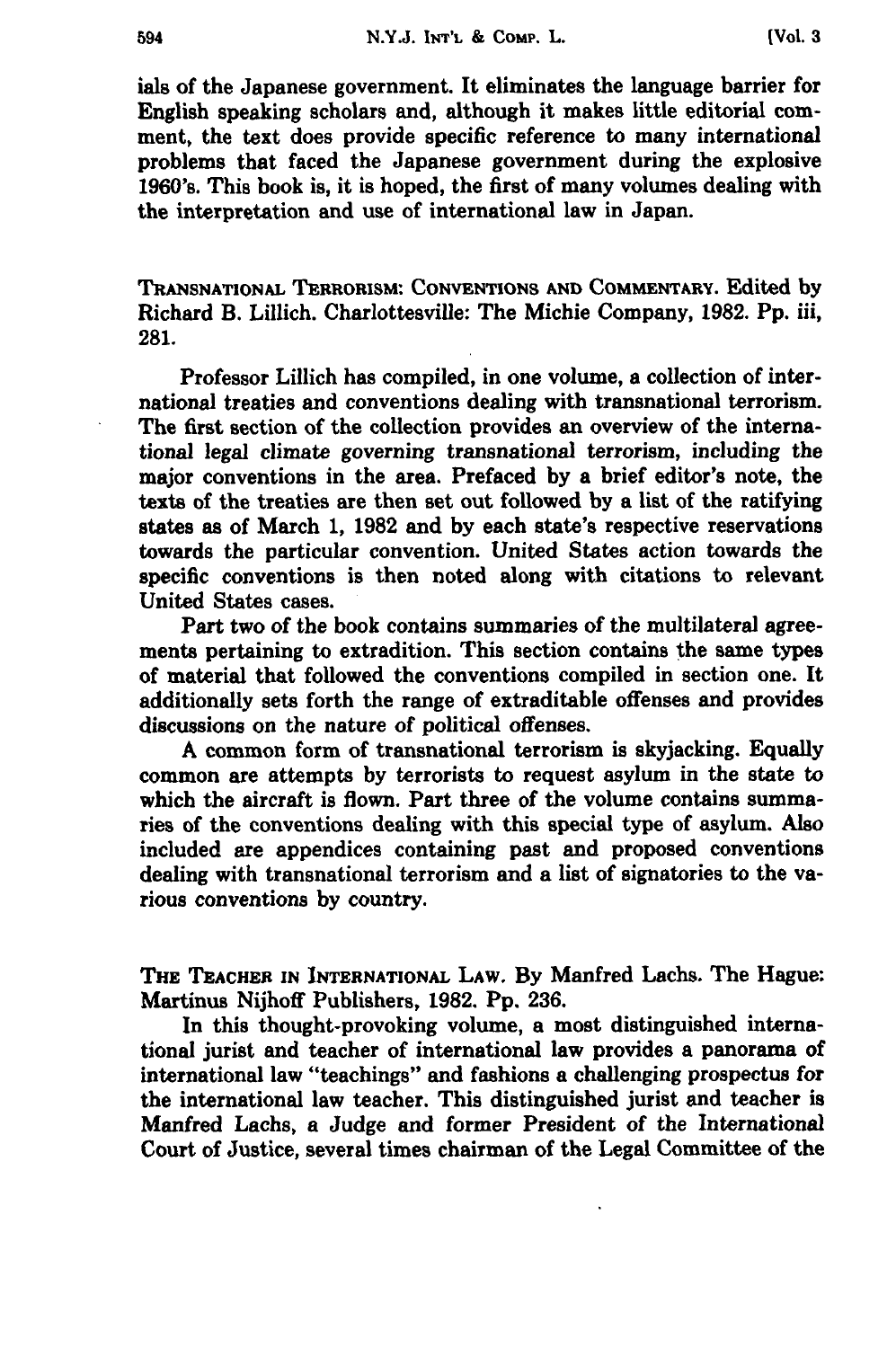United Nations General Assembly and recipient of the Wateler Peace Prize in **1976.**

While acknowledging that contemporary international law teaching is inherited, transformed and adapted from the past, Lachs approvingly cites C.W. Jenk's observation that international law in the twentieth-century has experienced a profound transformation "from a family of nations based primarily on Western Christendom into a universal community." This transformation engenders Lachs' reflections on the domains of activity to which the public international lawyer must pay heed and on the new opportunities which have developed for the teaching of international law. Reviewing the achievements of international law teachers in the past, Lachs focuses upon the fundamental role of teaching in performing "scoutwork and pioneering" for the development of international law. This book cautions that, in meeting the challenges and opportunities of the universal community, what is needed is not an entirely new structure of law, but rather a building upon, a transmuting and an enriching of the progressive and fertile achievements of these past teachers.

While the enormous scope of this book allows Lachs to only touch upon the thoughts derived from a long and reflective career in international law, *The Teacher in International Law* provides a rare overview of the teacher's role and pervasive impact in the life of the universal community.